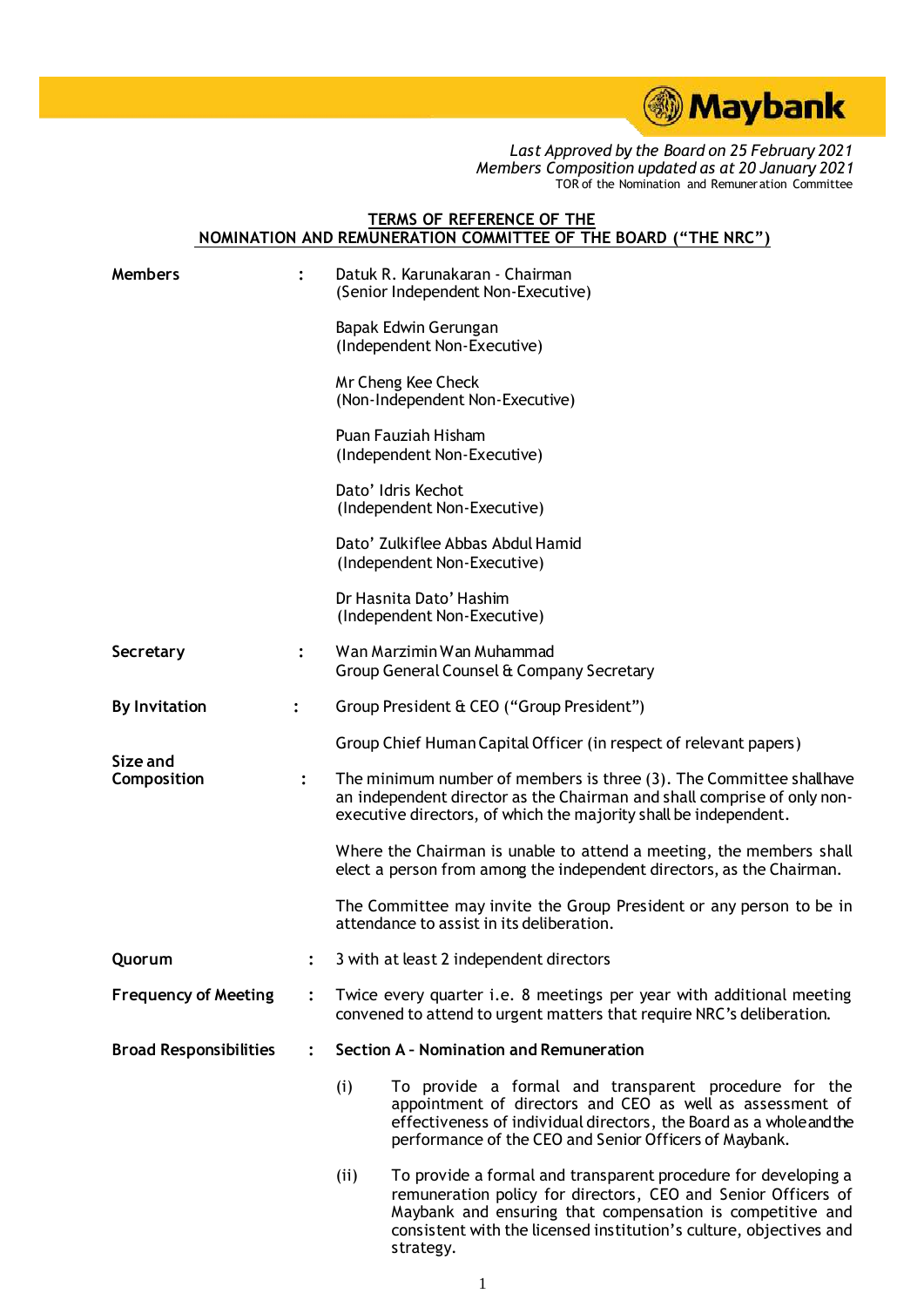

## **Section B – Employees' Share Grant Plan**

To administer the Employees' Share Grant Plan ("ESGP") in accordance to the By-Laws of the ESGP.

## **Section A**

In this section, the roles and responsibilities of the NRC in respect assessing the effectiveness of individual directors, the Board as a whole and the performance of the CEO and Senior Officers of Maybank as wellas developing a remuneration policy for directors, CEO and Senior Officers of Maybank are set out below.

#### **A. Group Human Capital Policies and Strategies**

- A1. To recommend to the Maybank Board, revisions or reviews of the existing compensation and benefits policies/plans and the terms and conditions of service for executives in Band B and above (excluding Executive Directors) Group-wide.
- A2. To recommend to the Maybank Board, the establishment of new compensation and benefits policies/plans and the terms and conditions of service for executives in Band B and above (including Executive Directors) Group–wide.
- A3. To recommend to the Maybank Board, a Leadership Development framework for Group EXCO members (and executives at GPCEO-1 level).
- A4. To recommend to the Maybank Board the organisational structure and commensurate with job grades and ranges framework for Group EXCO members (and executives at GPCEO-1 level).

#### **B. Appointments of Directors (including the relevant remuneration)**

- B1. To oversee the general composition of the Boards of Maybank and its Group of Companies (size, skill and balance between Executive Directors and Non Executive Directors) and to recommend to the Maybank Board the appropriate policy relating thereto.
- B2. To recommend to the Maybank Board, suitable persons for appointment as members of the Board and Board Committees of Maybank taking into account the size of the Board and Board Committees, and the skills and experiences of members.
- B3. (i) To recommend to the Boards of Maybank and its group of companies, the appointment of suitable persons (who are not the executives of Maybank Group) as Non Executive Directors, except for the nominations or appointments of suitable persons, as Independent Non Executive Directors of international subsidiaries, associates and joint venture companies, from amongst the residents of the respective countries who are not the members of the Maybank Board or executives of Maybank Group, which have established their own NRC (or any equivalent nominating committee).
	- (ii) To recommend to the Boards of the respective companies, the appointments of the executives of Maybank Group ("Maybank Executives") as directors of the following companies:-
		- (a) Subsidiaries regulated by Bank Negara Malaysia ("BNM") or its equivalent in foreign jurisdictions ("FI Regulated Companies");
		- (b) Subsidiaries regulated by Securities Commission Malaysia or its equivalent in foreign jurisdictions("Securities Regulated Companies");
		- (c) MCB Bank Ltd and An Binh Commercial Joint Stock Bank; and
		- (d) Any other companies within Maybank Group which contribute 5% or more to the after tax profit of Maybank Group.

All of the companies above are referred to as "the Identified Entities". (Reference to "Identified Entities" under Section F and G of the TOR excludes MCB Bank Ltd and An Binh Commercial Joint Stock Bank).

B4. To recommend to the Maybank Board, a framework of remuneration for Non Executive Directors, covering fees, allowances and benefits-in-kind in their work as Non Executive Directors of all Boards and Board Committees of Maybank and its group of companies.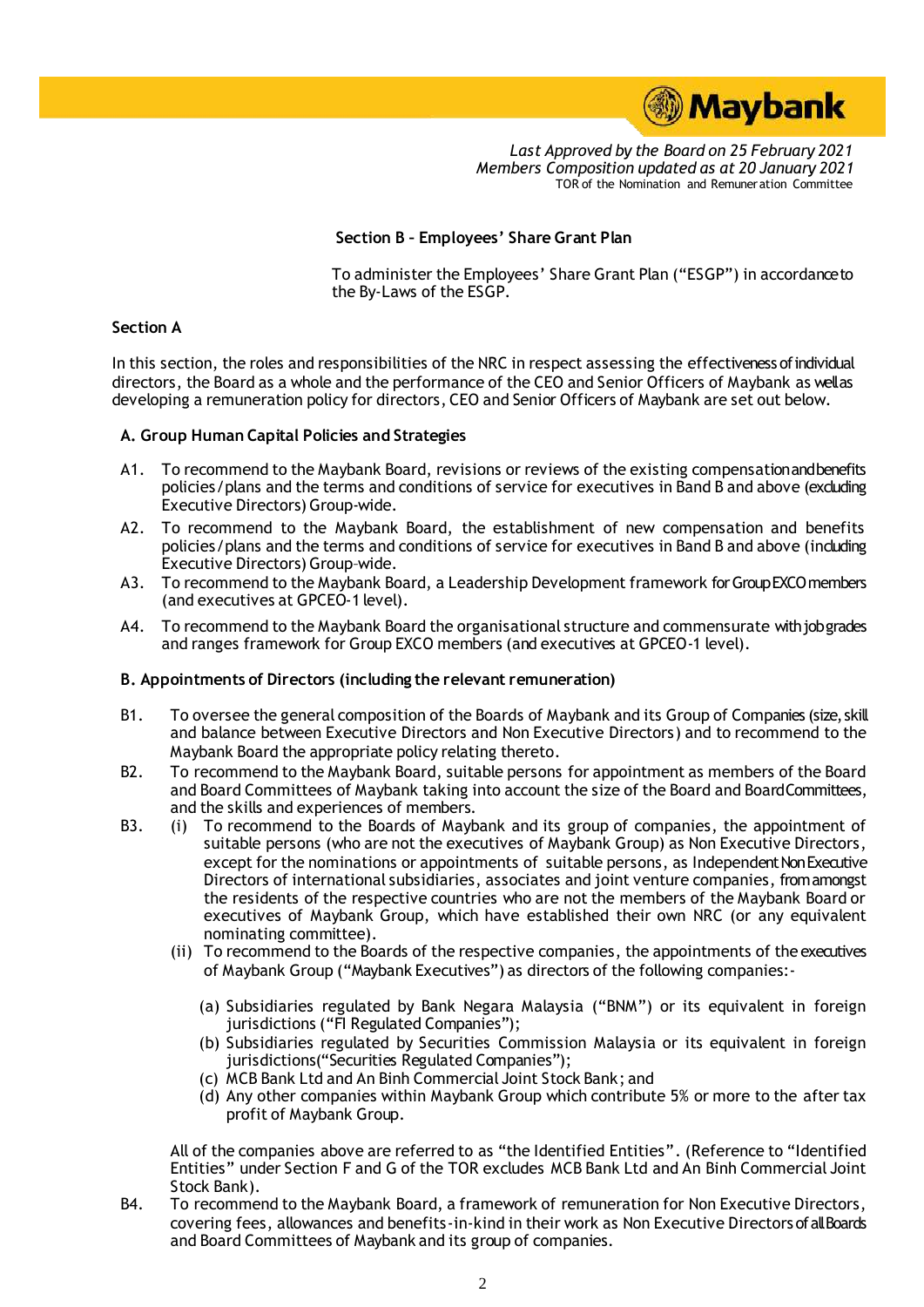

- B5. To recommend to the Maybank Board, specific remuneration packages for executive directors of Maybank.
- B6. To consider establishing minimum requirements for the Board and Board Committees of Maybank and its group of companies (i.e. on the required mix of skills, experience, qualification and other core competencies required of a director) and to recommend to the Maybank Board appropriate policy relating thereto.
- B7. To recommend to the Boards of subsidiaries on the remuneration for Non Executive Directors.
- B8. To recommend to the Boards of subsidiaries on the establishment of their respective Board Committees and any other matters related thereto including establishment of their remuneration package.
- B9. To recommend to the Maybank Board a policy regarding the period of service for the Executive and Non-Executive Directors of Maybank Group.

## **C. Appointment of Shariah Committee members (including the relevant remuneration)**

- C1. To oversee the general composition and minimum requirements of the Shariah Committee (i.e. on the size and skills/competencies) of the relevant Malaysian FI Regulated Companies and Malaysian Securities Regulated Companies.
- C2. To recommend to the Boards of the relevant Malaysian FI Regulated Companies and Malaysian Securities Regulated Companies, the appointment and termination of Shariah Committee members of such companies and their specified remuneration package.
- C3. To recommend to the Boards of the relevant Malaysian FI Regulated Companies and Malaysian Securities Regulated Companies, policy regarding the tenure of service of the Shariah Committee members.

#### **D. Performance / Fit and Proper Assessment of Directors**

- D1. To assess the performance and effectiveness of individuals and collective members of the Boards and Board Committees of the Group and its subsidiaries, as well as the procedure for the assessment and to make the necessary recommendation to the Boards of the respective companies.
- D2. To assess the fitness and propriety of directors of Maybank and of Malaysian FI Regulated Companies as well as the company secretary of Maybank in accordance with the Maybank Fit and Proper Policy to ensure that they are not disqualified and comply with the fit and proper requirements as may be specified under the Financial Services Act 2013/Islamic Financial Services Act 2013 and to make the necessary recommendation to the Boards of the respective companies.
- D3. To recommend the termination or removal of director from the Maybank Board or the Boards of Maybank Group of Companies if the director concerned is ineffective, errant and negligent in discharging his duties. For Malaysian FI Regulated Companies, to recommend for termination or removal if a director becomes disqualified and no longer complies with any of the fit and proper requirements as may be specified by BNM under the Financial Services Act 2013/Islamic Financial Services Act 2013.
- D4. To recommend the termination or removal of company secretary of Maybank and of Malaysian FI Regulated Companies if such company secretary becomes disqualified and no longer complieswith any of the fit and proper requirements as may be specified by BNM under the Financial Services Act 2013/ Islamic Financial Services Act 2013.
- D5. To consider and recommend to the Boards of the Group and its subsidiaries any other measures to upgrade the effectiveness of the Maybank Board and the Boards of its subsidiaries.
- D6. To ensure that all directors of Maybank and Maybank Group of Companies receive appropriate and continuous training to keep abreast of the latest development in the industry.

## **E. Performance/Fit and Proper Assessment of Shariah Committee members**

E1. To assess the performance and effectiveness of individual and collective membership of the Shariah Committee, as well as the procedure for the assessment and make the necessary recommendation to the Boards of the relevant Malaysian FI Regulated Companies and Malaysian Securities Regulated Companies.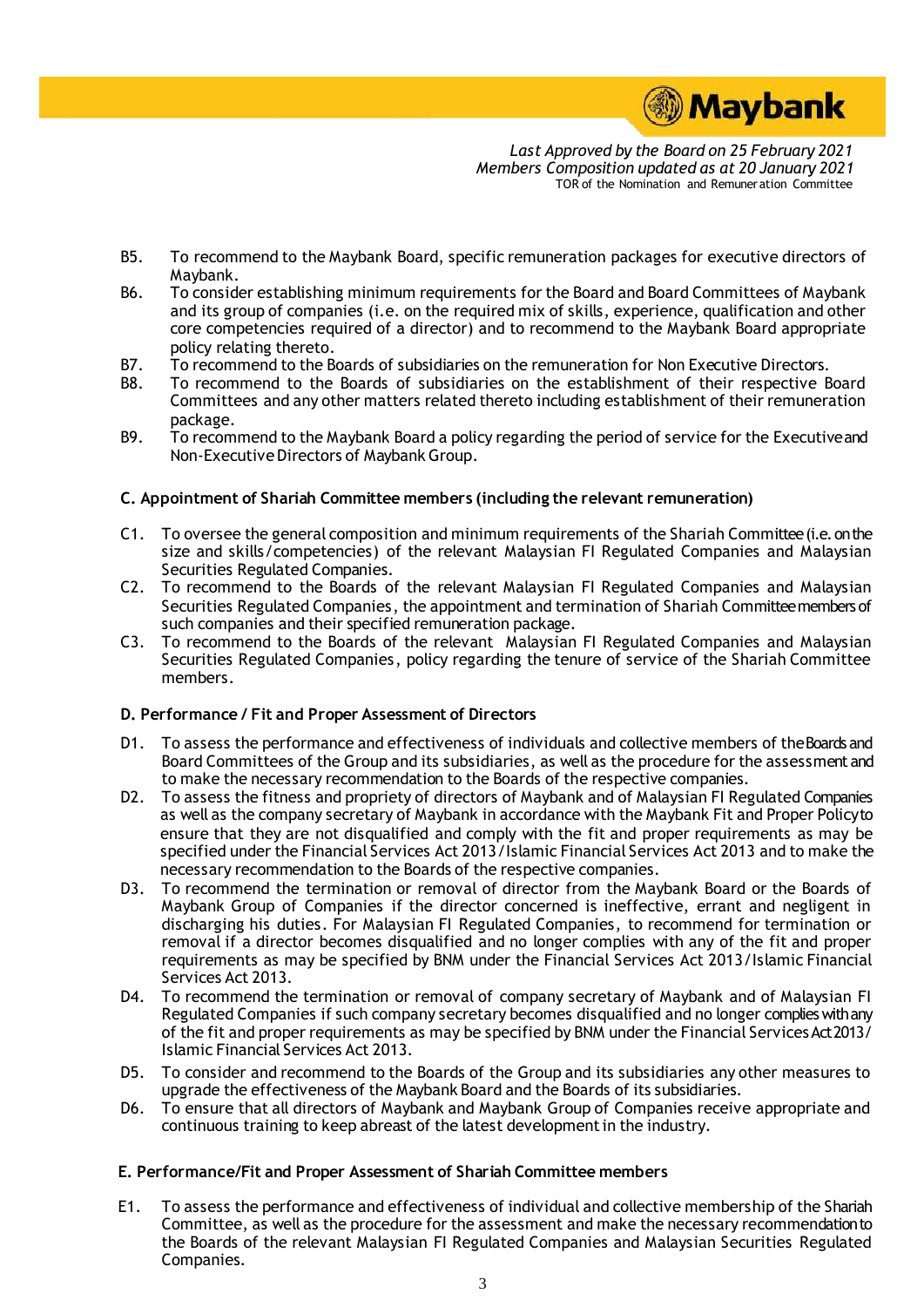

- E2. To assess the fitness and propriety of the Shariah Committee members in accordance with the Maybank Fit and Proper Policy to ensure that they are not disqualified under the Islamic Financial Services Act 2013 and the Shariah Governance Framework for Islamic Financial Institutions and make the necessary recommendation to the Boards of the relevant Malaysian FI Regulated Companies and Malaysian Securities Regulated Companies.
- E3. To recommend the removal of Shariah Committee members from the Shariah Committee of the relevant Malaysian FI Regulated Companies and Malaysian Securities Regulated Companies if the Shariah Committee member concerned is ineffective, errant and negligent in discharging his duties or no longer complies with any of the fit and proper requirements as may be specified by BNM under the Islamic Financial Services Act 2013 and the Shariah Governance Framework for Islamic Financial Institutions.
- E4. To consider and recommend to the Boards of the relevant Malaysian FI Regulated Companies and Malaysian Securities Regulated Companies any other measures to upgrade the effectiveness of the Shariah Committee.
- E5. To ensure that all Shariah Committee members of the relevant Malaysian FI Regulated Companies and Malaysian Securities Regulated Companies receive appropriate and continuous training to keep abreast of the latest development in the industry.

## **F. Appointments of Senior Officers (including the relevant remuneration)**

- F1. To consider establishing minimum requirements for the Group President, the Chief Executive Officers ("CEOs") of the Identified Entities (excluding MCB Bank Ltd and An Binh Commercial Joint Stock Bank) (i.e. on the required mix of skills, experience, qualification and other core competencies required of a senior officer position).
- F2. To recommend to the boards of the Identified Entities (excluding MCB Bank Ltd and An Binh Commercial Joint Stock Bank), the appointment of CEOs for such entities irrespective of job band.
- F3. To recommend to the Maybank Board the recruitment, appointment, promotion, confirmation and termination of service, as well as the remuneration package, the compensation and benefits policies, the terms and conditions, including the job grade and the review thereof of Senior Officers\* and the Group General Counsel & Company Secretary of Maybank.

## **G. Performance/ Fit and Proper Assessment of Senior Officers**

- G1. To review and evaluate the performance of the Group President and to make the necessary recommendations to the Maybank Board on his total rewards and terms and conditions of service.
- G2. To oversee the review and performance evaluation of Senior Officers of Maybank and Group General Counsel & Company Secretary and make the necessary recommendations to the Maybank Board on the appropriate rewards and revisions of their terms and conditions of services.
- G3. To assess the fitness and propriety of Senior Officers of Maybank in accordance with the Maybank Fit and Proper Policy to ensure that they are not disqualified and comply with the fit and proper requirements as may be specified under the Financial Services Act 2013 and make the necessary recommendation to the Maybank Board.
- G4. To recommend the termination or removal of Senior Officers of Maybank if they are ineffective, errant and negligent in discharging their duties or they become disqualified and no longer comply with any of the fit and proper requirements as may be specified by BNM under the Financial Services Act 2013.

## **H. Remuneration**

H1. To recommend to the Maybank Board annually, the remuneration for each Director, Senior Officers of Maybank and Other Material Risk Takers\*\*\*.

## **I. Group Balanced Scorecard**

I1. To recommend to the Maybank Board, a Performance Management Framework/Model including the setting of the appropriate performance target parameters and benchmark for the Group Balanced Scorecard at the start of each financial year.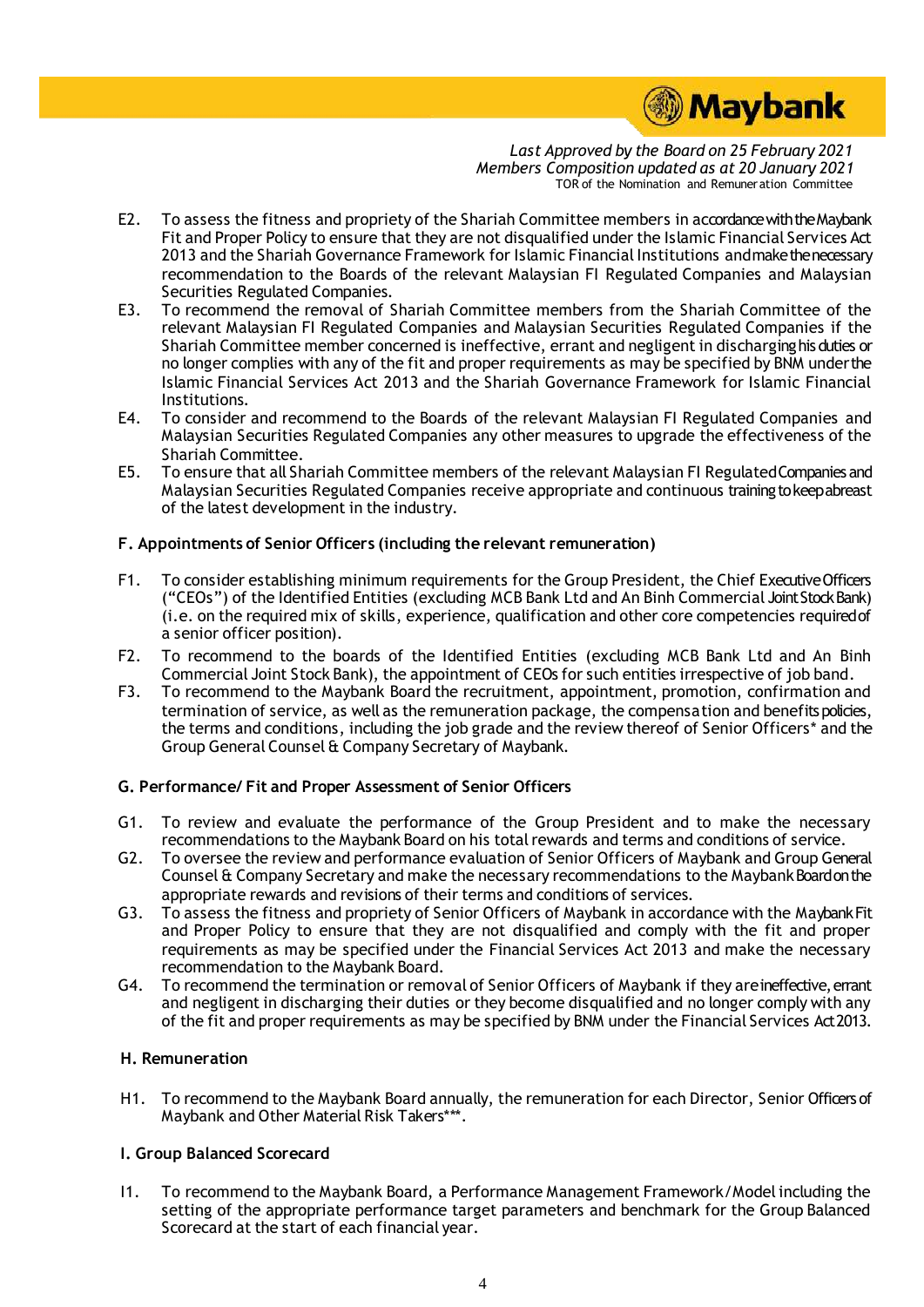

## **J. Succession Planning and Talent Management**

J1. To oversee the succession planning and talent management of Senior Officers of the Group and executives in Job Band C and above.

## **K. Others**

- K1. To approve the appointment of external consultants/advisors related to the NRC's areas of responsibilities, subject to a limit of RM5 million per appointment (irrespective budgeted or unbudgeted).
- K2. To consider and recommend solutions on issues of conflict of interest affecting directors.<br>K3. To recommend to the Maybank Board annual review on total rewards for Maybank execution
- To recommend to the Maybank Board annual review on total rewards for Maybank executives and its group of companies.
- K4. To recommend to the Maybank Board appropriate policy or framework relating to tiering, categorization and classification of Maybank Group of Companies based on certain criteria as theNRC deems fit.
- K5. Such other responsibilities as may be delegated by the Board of Maybank from time to time.

## **Section B**

In this section, the roles and responsibilities of the NRC in respect administering the ESGP are set out below.

- I. To administer the ESGP in the NRC's absolute discretion, with due regard to its powers and authority as set out in this terms of reference and the By-Laws.
- II. To recommend for the approval of the Maybank Board, the financial and performance targets/criteria prior to implementation of the ESGP, and to include other conditions relevant thereto, as it deems fit.
- III. To determine the ESGP Grant Date/ESGP Vesting Date.
- IV. To set, review and approve the ESGP Vesting Price, based on the value of the ESGP Shares with no entitlement to any discount, taking into account, among others, the VWAMPof Maybank Shares for the five (5) market days immediately preceding the ESGP Vesting Date, for every vesting to be made to the Eligible Employees.
- V. To approve the allocation of shares to Eligible Employees, for each grant to be made throughout the duration of the ESGP in line with the plan design approved by the Maybank Board.
- VI. To construe and interpret the provisions of the ESGP By-Laws and the ESGP Shares granted under it as the NRC deems fit.
- VII. To define the terms of the ESGP By-Laws and to recommend to the Maybank Board to establish, amend and/or revoke rules and regulations relating to the ESGP in a manner and to the extentit is deemed necessary or expedient to promote the best interests of Maybank Group.
- VIII. To determine all questions of policy and expediency, that may arise in the administration of the ESGP and generally exercise such powers and perform such acts as are deemed necessary or expedient to promote the best interests of Maybank Group.
- IX. To recommend a review of the ESGP (including extending the scheme or terminating the scheme) to the Maybank Board as and when deemed necessary, to ensure that the ESGP remain competitive and viable to Maybank Group.
- X. To determine, review and approve the processes, procedures and guidelines pertaining to the administration of the ESGP.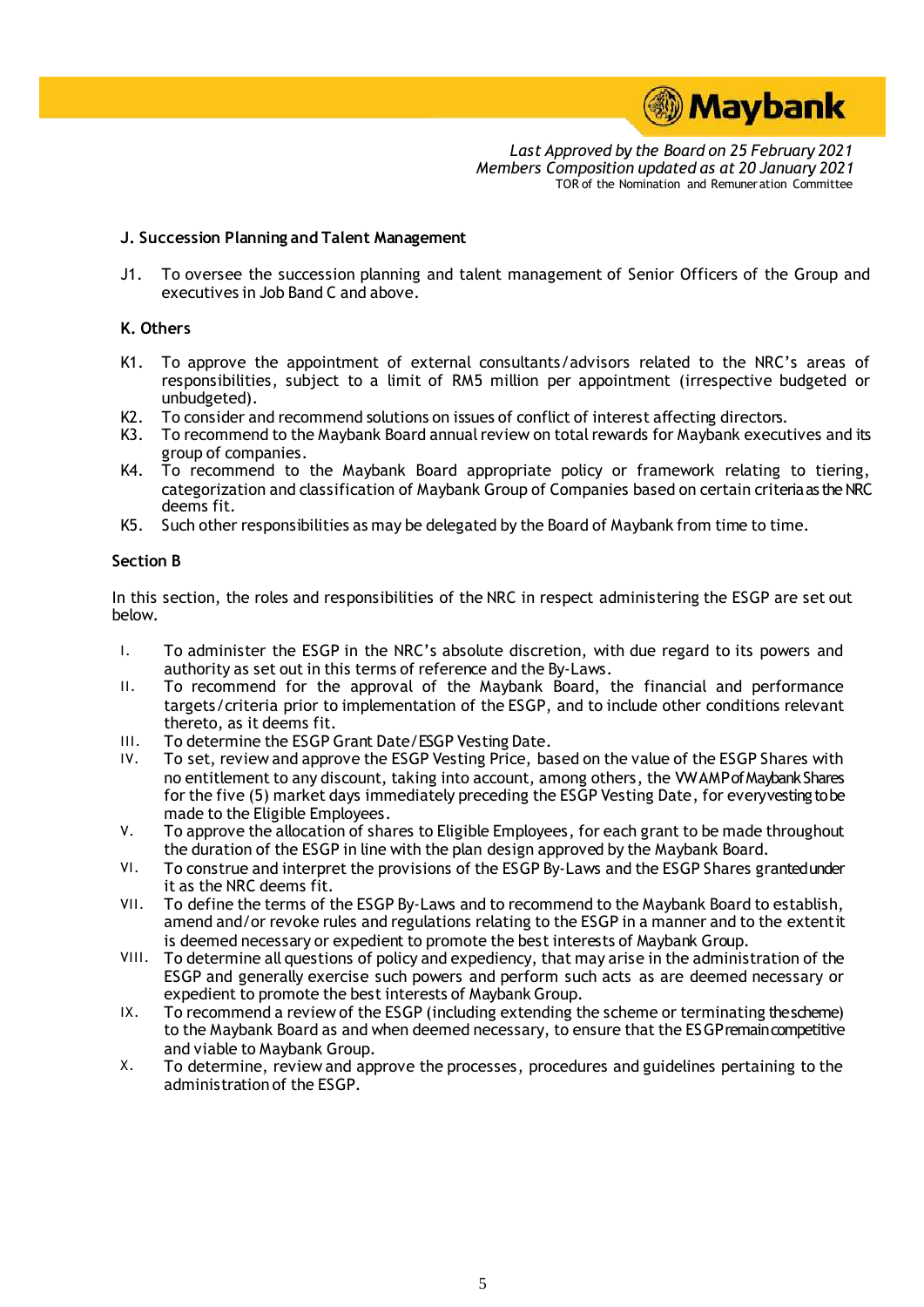

## **Explanatory Notes for Section A**

## Explanatory Note (1)

In alignment with the terms of reference of the Nomination and Remuneration Committee of Maybank Ageas Holding Berhad ("MAHB") ("MAHB NRC"), the NRC will continue to evaluate and if deemed fit, provide its clearance to all candidates proposed to fill the following positions in MAHB, Etiqa General Insurance Berhad, Etiqa Life Insurance Berhad, Etiqa Family Takaful Berhad, Etiqa General Takaful Berhad and Etiqa Insurance Pte Ltd (hereinafter collectively referred to as the "Etiqa Companies"):-

- (a) Board and Board Committee members;
- (b) Shariah Committee members;
- (c) Senior Officers (including CEOs); and<br>(d) Company Secretaries.
- Company Secretaries.

Furthermore, any recommendations made by the NRC (pursuant to this terms of reference), on the implementation of any framework, policy or guidelines pertaining to the nomination of potential candidates (including the evaluation on their fitness and propriety) to fill the positions as mentioned above as well as their remuneration, which is meant for Group-wide implementation, will apply to the Etiqa Companies to the same extent that it applies to any other relevant entities referred to in this terms of reference.

## Explanatory Note (2) For B3:-

The nominations of Maybank Executives as directors and CEOs (or its equivalent positions) on the Boards of companies which are not specified as the Identified Entities are delegated to the Group President whereby such nominations shall be reported back to the NRC at the next convened NRC meeting. This would also include the following companies:-

- (a) Associate companies (other than MCB Bank Ltd and An Binh Commercial Joint Stock Bank Bank);
- (b) All companies within the Maybank Kim Eng Group, save for Maybank Kim Eng Securities Pte Ltd and Maybank Kim Eng Securities (Thailand) Plc (both deemed as Securities Regulated Companies)
- (c) Inactive, dormant, nominee and Special Purpose Vehicle companies;
- (d) Incorporated funds and foundations;
- (e) Companies for which appointment of Board members is to represent the interest of joint venture partners or minority shareholders in subsidiaries not regulated by BNM (pursuant to applicable shareholders' agreement); and
- (f) Investee companies and industry associations.

#### Explanatory Note (3) For D2:-

The fitness and propriety of company secretaries of the Malaysian FI Regulated Companies in accordance with the Maybank Fit and Proper Policy to ensure that they are not disqualified and comply with the fit and proper requirements as may be specified under the Financial Services Act 2013/ Islamic Financial Services Act 2013 is to be assessed by the respective Boards of the Malaysian FI Regulated Companies.

#### Explanatory Note (4) For F2:-

The recommendation on the appointment of CEOs of companies other than the Identified Entities (referred to as "Non-Identified Entities") shall be delegated to the Group President, whereby such recommendations shall be reported back to the NRC at the next convened NRC meeting.

#### Explanatory Note (5) For F3:-

The recruitment, appointment, promotion, confirmation and termination of service, as well as the remuneration package, the compensation and benefits policies, the terms and conditions, including the job grade and the review thereof of Senior Officers of the Identified Entities\*\* are to be recommended by the CEOs of the Identified Entities to their respective Boards.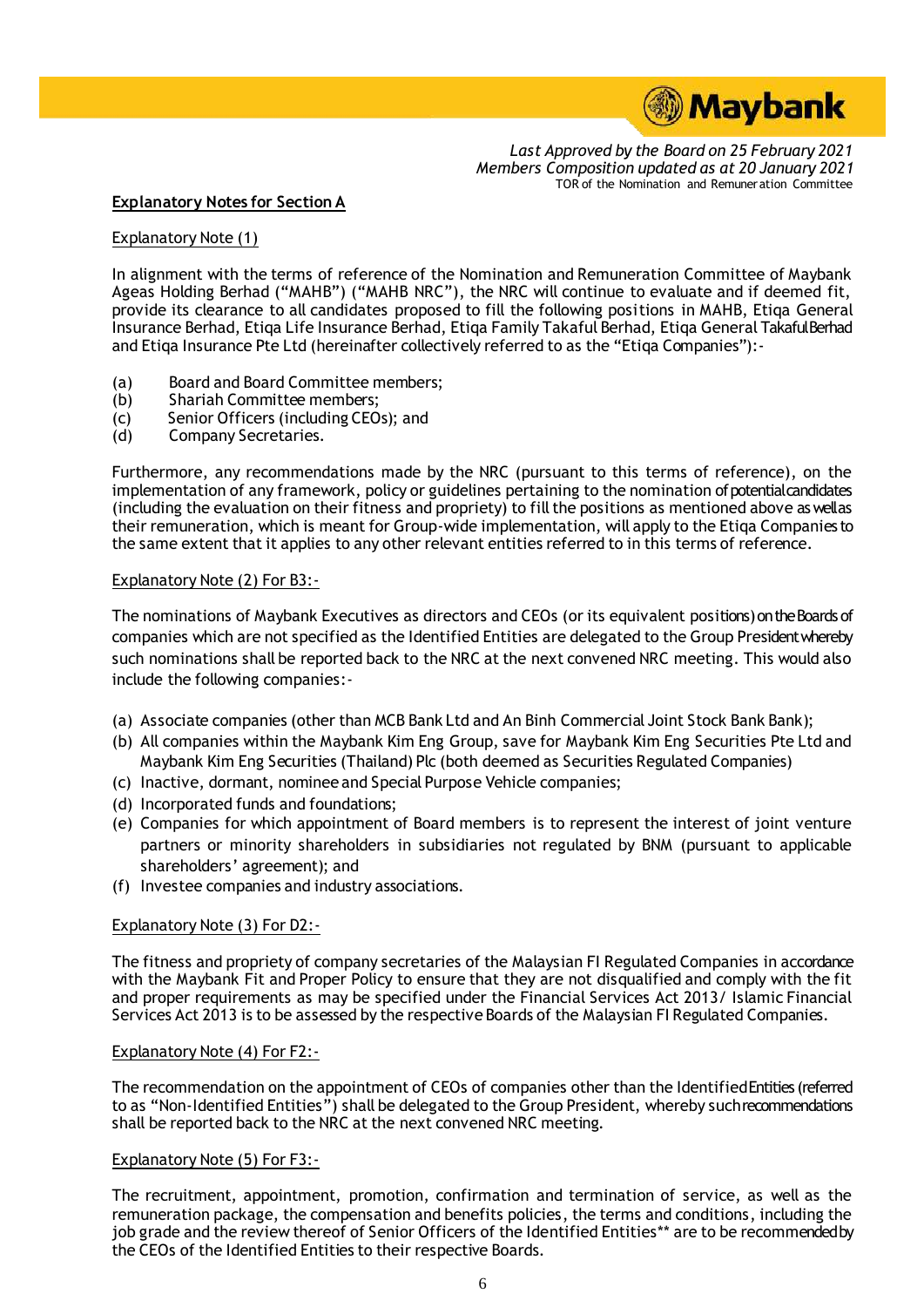

## Explanatory Note (6) For G2:-

The oversight on the review and performance evaluation of Senior Officers of Malaysian FI Regulated Companies and the appropriate rewards and revisions of their terms and conditions of services are to be recommended by the CEOs of the Malaysian FI Regulated Companies to their respective Boards.

## Explanatory Note (7) For G3:-

The assessment of the fitness and propriety of Senior Officers of Malaysian FI Regulated Companies in accordance with the Maybank Fit and Proper Policy to ensure that they are not disqualified and comply with the fit and proper requirements as may be specified under the Financial Services Act 2013/ Islamic Financial Services Act 2013 is to be conducted by the CEOs of Malaysian FI Regulated Companies for recommendation to the respective Boards of such companies.

#### Explanatory Note (8) For G4:-

The termination or removal of Senior Officers of the Identified Entities if they are ineffective, errant and negligent in discharging their duties and additionally for Senior Officers of Malaysian FI Regulated Companies, if they become disqualified and no longer comply with any of the fit and proper requirements as may be specified by BNM under the Financial Services Act 2013/ Islamic Financial Services Act 2013 are to be recommended by the CEOs of the Identified Entities to the respective Boards of such companies.

\* All references to "Senior Officers of Maybank" in the Terms of Reference are referable to the following positions:-

#### Maybank

- 1. Group President;
- 2. Members of the Group Executive Committee ("EXCO");
- 3. Group Chief Financial Officer.
- 4. Group Chief Risk Officer;
- 5. Group Chief Compliance Officer; and
- 6. Group Chief Audit Executive#.

# For the Group Chief Audit Executive, the recommendations by the NRC under this TOR shall be additionally tabled to the Audit Committee of the Board for consideration and approval in accordance with BNM Guidelines on Corporate Governance for Licensed Institutions.

\*\* All references to "Senior Officers of the Identified Entities" and "Senior Officers of Malaysian FI Regulated Companies" in the Terms of Reference refer to the following positions in the respective entities, where applicable:-

- 1. CEOs;
- 2. Direct Reports to the CEOs;
- 3. Chief Financial Officer;
- 4. Chief Risk Officer;
- 5. Chief Compliance Officer;
- 6. Chief Internal Audit; and
- 7. Appointed Actuary.

\*\*\* All references to "Other Material Risk Takers" in the Terms of Reference are referable to a list of officers to be maintained and reviewed by Group Human Capital.